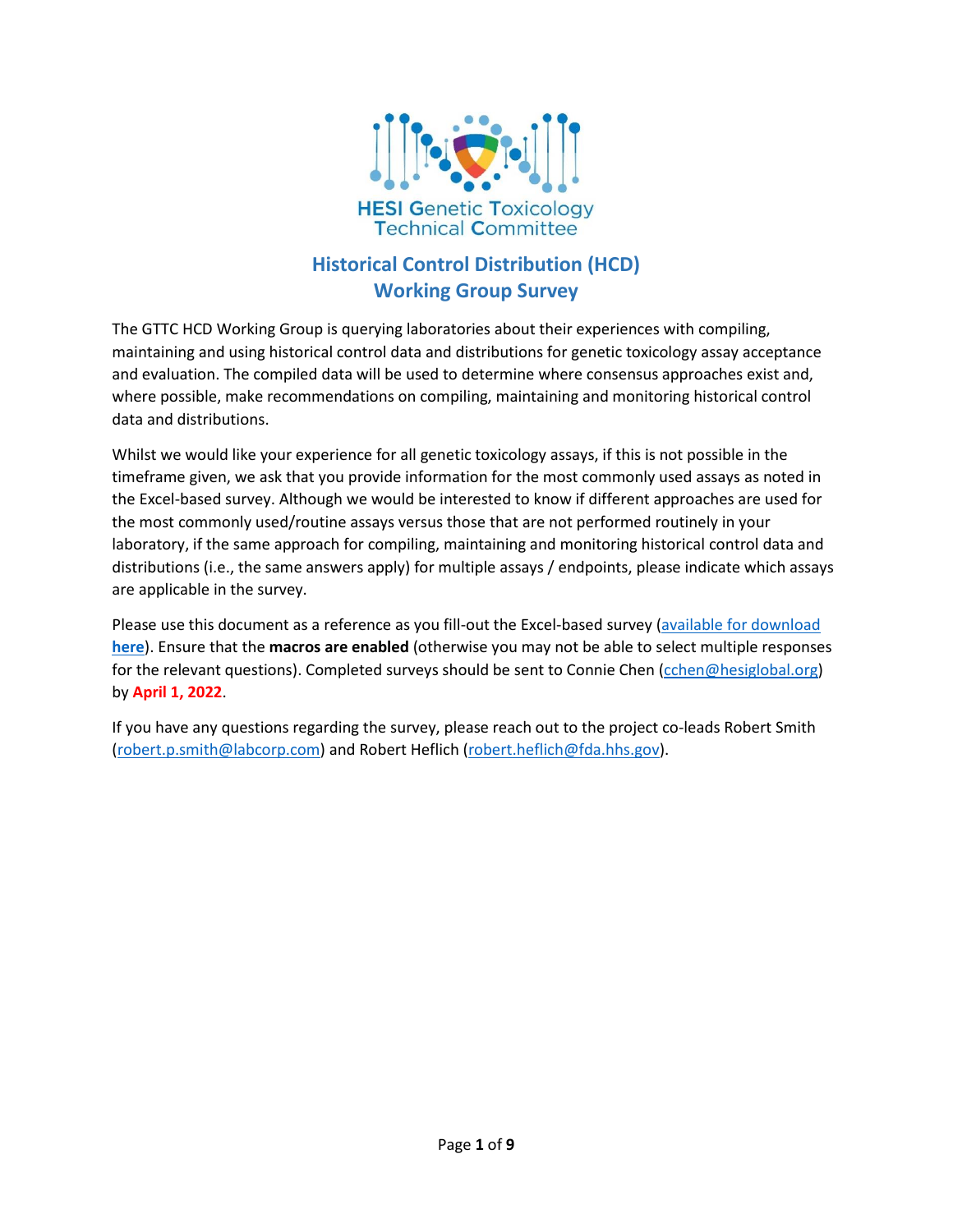# **TAB 1: GENERAL QUESTIONS**

**Contact Details** *(Note: This information will be blinded as results are collected)*

- Name:
- Laboratory:
- Email:

May the GTTC HCD WG contact you with additional and/or clarifying questions?

- Yes
- No

**Do you consider use of Historical control data and distributions as critical for assay evaluation of genetic toxicology study data independent of test guideline requirement?** 

- Yes
- No
- *Comments (free text)*

**What do you consider the usefulness of historical control distributions to be?** *(Several answers can be chosen)*

- A reference interval / range to flag outliers during study data evaluation
- A measure of the biological noise for the assay
- A measure of the normal background variability for the assay
- Used for comparison to study controls to assess study reliability
- Used for comparison to study controls to identify drift in data / species / strain
- A replacement for concurrent control data
- Used alongside statistical analysis of study results (such as pairwise comparison or trend tests) for overall evaluation of study data
- Used for assessment of the biological relevance of statistically significant increases in study data
- An indication of how well the laboratory is performing the assay
- Never consider HCDs
- Other purpose than listed, please specify in 'Comments'
- *Comments (free text)*

## **Do you compare your laboratory HCDs against other laboratory's HCDs or published vehicle control data, for example?**

- Yes
- No
- *Comments (free text)*

**If no, would you see benefit from a 'global' HCD for the assay / endpoint, similar to the use of a predefined induced mutant frequency (known as the Global Evaluation Factor (GEF)) to define positive and negative responses for the Mouse Lymphoma Assay (MLA)?**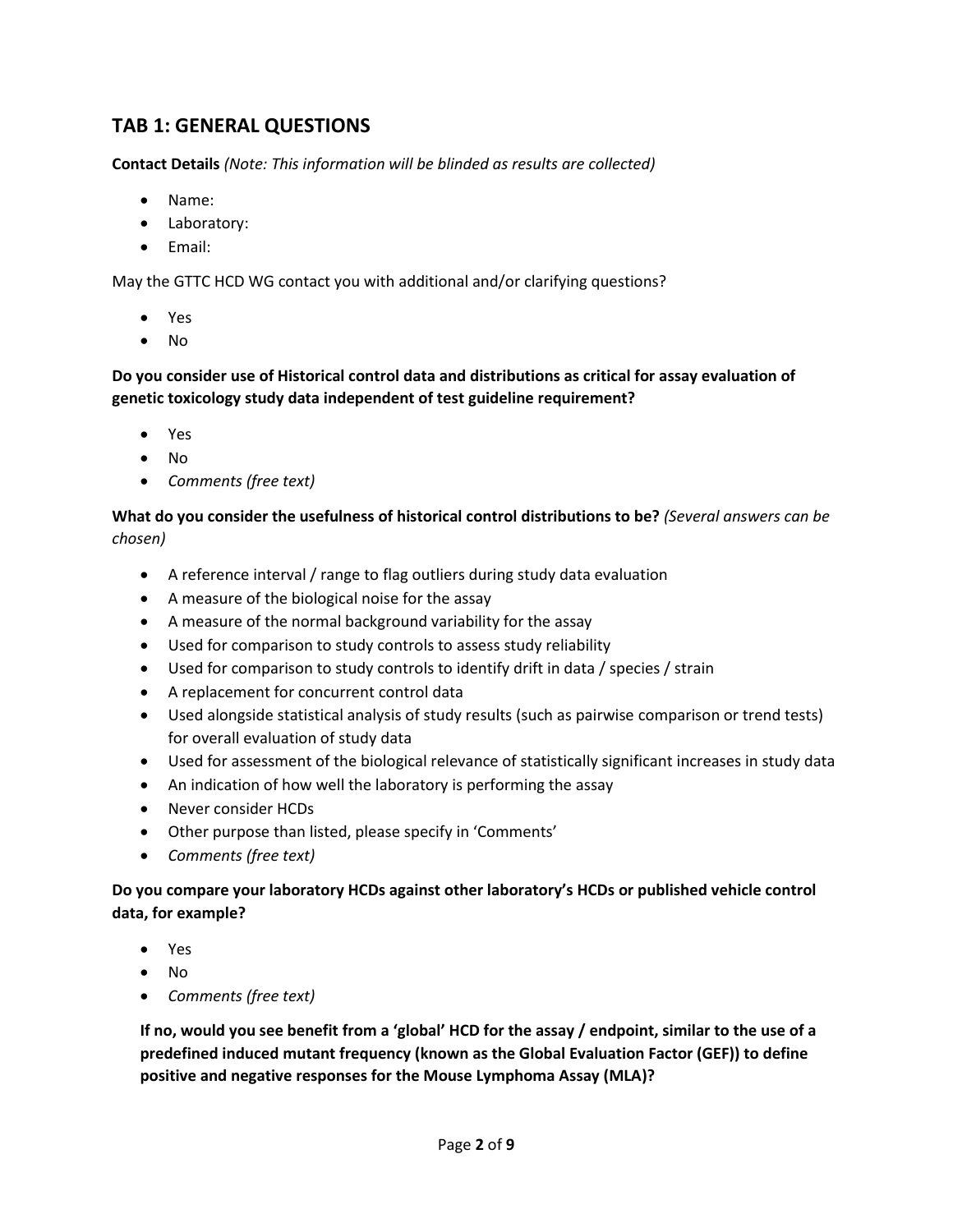- Yes
- No
- Comments: *(free text)*

# **In your opinion, what can limit the use of historical control data when available?** *(Several answers can be chosen)*

- Insufficient information on the criteria for selecting historical control data (e.g. number of studies, number of replicates, study conditions, etc.)
- Insufficient level of details in reporting historical control data
- Insufficient number of studies to source historical control data
- Insufficient number of replicate values included in the historical control data set
- Lack of consistent terminology
- Lack of consistent format
- Lack of guidance on how to use, report and interpret historical control data
- Lack of information related to the methods and settings used to collect the data
- Lack of information on how HCDs are generated
- Nothing
- Other, please specify in 'Comments' below.
- Comments: *(Free text)*

# **What best describes the way your laboratory handles statistical analyses, including HCD:**

- Study directors are responsible for statistical analyses, and their resources are primarily SOPs and scientific literature
- We outsource for statistical guidance and specific analyses as necessary
- In-house statistician(s) provide guidance and oversee analyses related to genotoxicity studies

## **What type of data do you use to derive your HCD?**

- GLP
- Non-GLP
- Both
- Comments

## **Do you think non-GLP data can be included in establishing historical control distributions?**

- Yes
- No
- Comments

# **If the GTTC HCD WG were to perform a collection of historical control data, would you be willing to share historical control data?**

- Yes
- No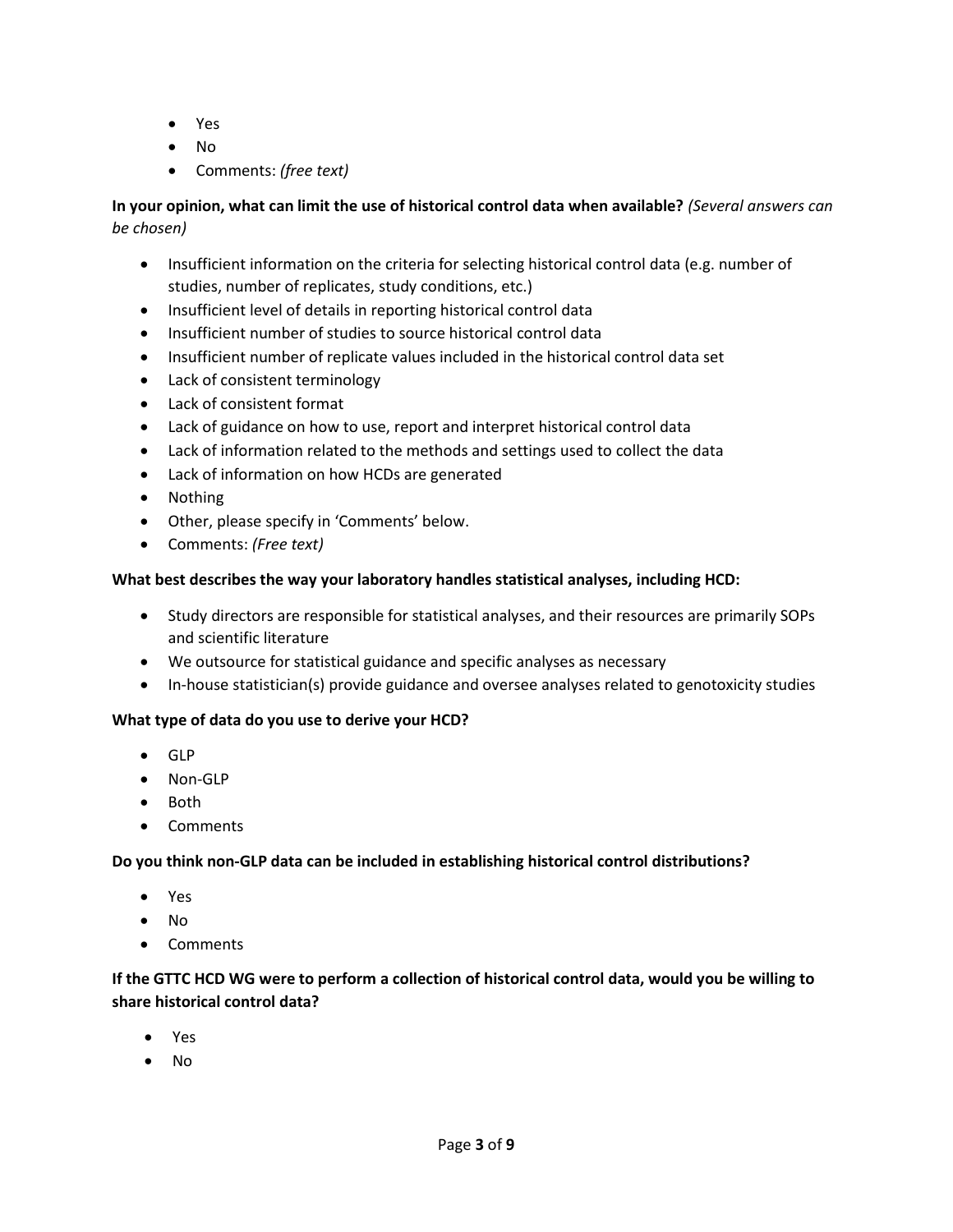# **TAB 2: ASSAY SPECIFIC QUESTIONS**

*Columns are provided for the following assays/endpoints. Please fill in each column as appropriate. You may delete columns for the assays/endpoints you will not be*

#### **Assay / Endpoint Assessed:**

- **In vivo:** 
	- o Bone Marrow / Peripheral Blood Micronucleus
	- o Comet Assay
	- o Pig-a Assay
	- o Transgenic Rodent Gene Mutation Assay
- **In vitro:**
	- o Ames
	- o In vitro Micronucleus
	- o tk Gene Mutation Assay
	- o HPRT Gene Mutation Assay
	- o In vitro Chromosome Aberration

#### **Scoring method** *(Select all that apply)*

- Manual scoring
- Image analysis
- Flow cytometry
- Comments: *(Allow free text)*

## **Experience of performing the assay?**

- $\bullet$  <1 year
- $\bullet$  1 2 years
- 2 to 5 years
- 5 to 10 years
- $\bullet$  >10 years

#### **Approximate number of experiments per year?**

- $\bullet$  <10
- 11 to 20
- $21 to 40$
- $\bullet$  >40

**Historical Vehicle Control Database** *(A historical control database is compiled and used to determine the historical control distribution)*

**Are group mean values or individual replicate values included in the historical control database to determine vehicle control HCDs?** *(Note: individual replicate refers to the experimental unit, which is usually the animal for in vivo assays, and the culture/plate for in vitro assays)*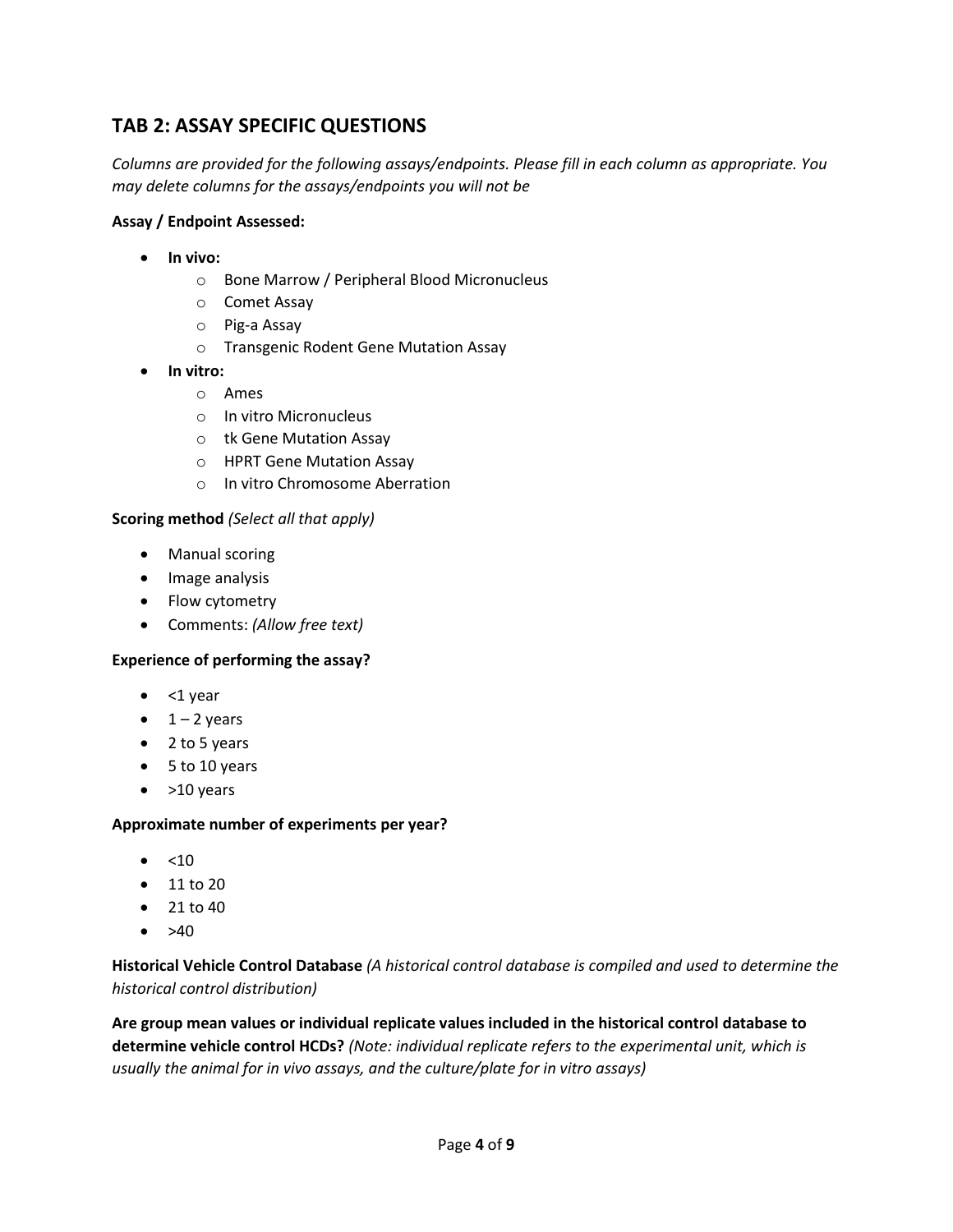- Individual replicate values (*please state number of replicates included per experiment in 'Comments' below*)
- Mean values
- Both (i.e. separate HCDs determined for both individual and group means)
- Comments: *(Allow free text)*

# **Why are mean / individual values used in your laboratory to determine HCDs?**

- Historically done this way
- Acceptance / evaluation criteria
- Benefits discussion of results
- Other: *(Allow free text)*

# **What is the basis for how many data points are included in the historical control?**

- Based on number of data points? E.g., 40, 100, 200, etc.
- Based on time? E.g., previous year, 2 years, etc.
- Comments: *(Allow free text)*

# **What criteria are used to exclude study vehicle control data from the historical control database?**

*(Several answers can be selected – if criteria are not detailed in the below options, please state your criteria in 'Comments' below)*

- Data does not fulfill the study acceptance criteria
- Data does not fall within the current laboratory observed historical control range (i.e. min/max values)
- Data does not fall within the current laboratory calculated laboratory historical control distribution
- Data falls outside 'k' standard deviations (SDs) of current laboratory HCD mean *(state 'k' used in 'Comments' below and how SDs are generated, e.g. from Excel, control charts, etc.)*
- Data is an unusual/extreme value *(state criteria for unusual/extreme' in 'Comments' below)*
- There is a clear, valid and scientifically justified reason to do so *(e.g. technical or obvious mistake. State criteria in 'Comments' below)*
- Statistical methods are used to exclude data from HCD *(State methods used in 'Comments' below)*
- All data is included
- All data included if no technical reason to exclude
- Comments: *(Allow free text)*

# **If any vehicle control data is excluded from the historical control database (using any of the criteria stated above), do you monitor or investigate quality control?**

- Yes (see question below)
- No
- Comments: *(Allow free text)*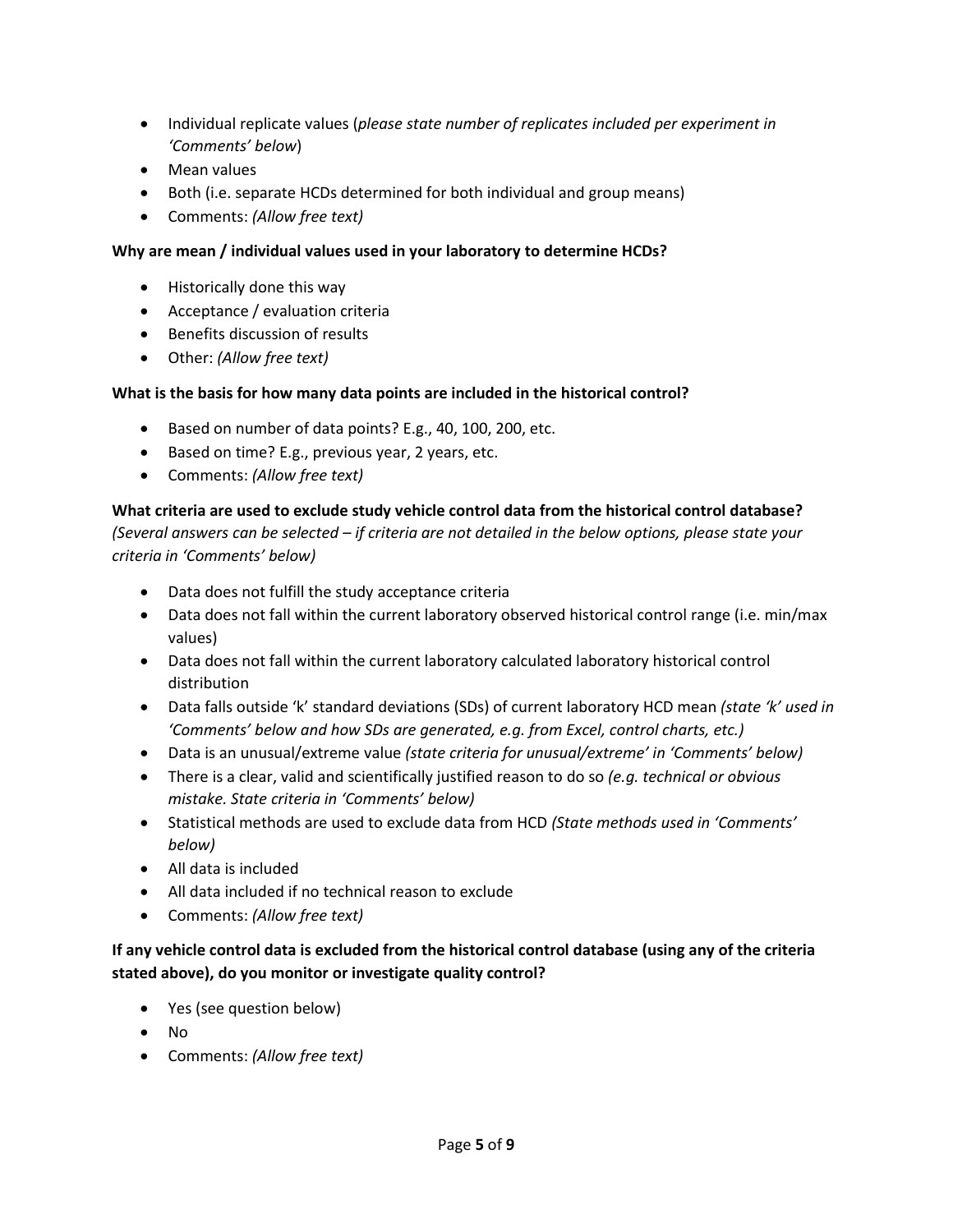**How do you demonstrate that the assay is under control?** *Examples could include use of acceptance criteria for each experimental occasion, defined criteria (similar to those details above), run charts, control charts, statistical tools, etc.*

o *(Allow free text)*

## **HISTORICAL VEHICLE CONTROL DISTRIBUTIONS (HCDS)**

#### **What range do you use for the historical control distribution?**

- The observed range (i.e., the min/max)
- A calculated distribution (e.g., standard deviation(s), point estimates such as parametric limits [confidence/tolerance/prediction interval, etc.], or non-parametric limits such as empirical percentiles)) (*Note: please state what method is used and rationale for why you use this method in the 'Comments' below*
- Comments: *(Allow free text)*

## **Do you characterize whether the distribution of your historical vehicle control data is normal?**

- Yes
- No
- Comments: *(Allow free text)*

## **Do you perform any statistical transformations on your vehicle control data prior to calculating HCDs?**

- Yes
- No
- Comments: *(Allow free text)*

**To what extent are HCDs split for the assay / endpoint?** *(Select all that apply. Please add additional information in the 'Comments', for example if split per vehicle, is this organic v's aqueous, or per vehicle)*

*In Vivo*

- Per species
- Per strain
- Per sex
- Per tissue
- Per vehicle
- All data for the endpoint is included in one HCD
- Comments: *(Allow free text)*

## *In Vitro*

- Cell type
- Per strain *(Ames)*
- Plate incorporation v's pre-incubation *(Ames)*
- Per treatment regimen
- $\bullet$  w/ and w/o S-9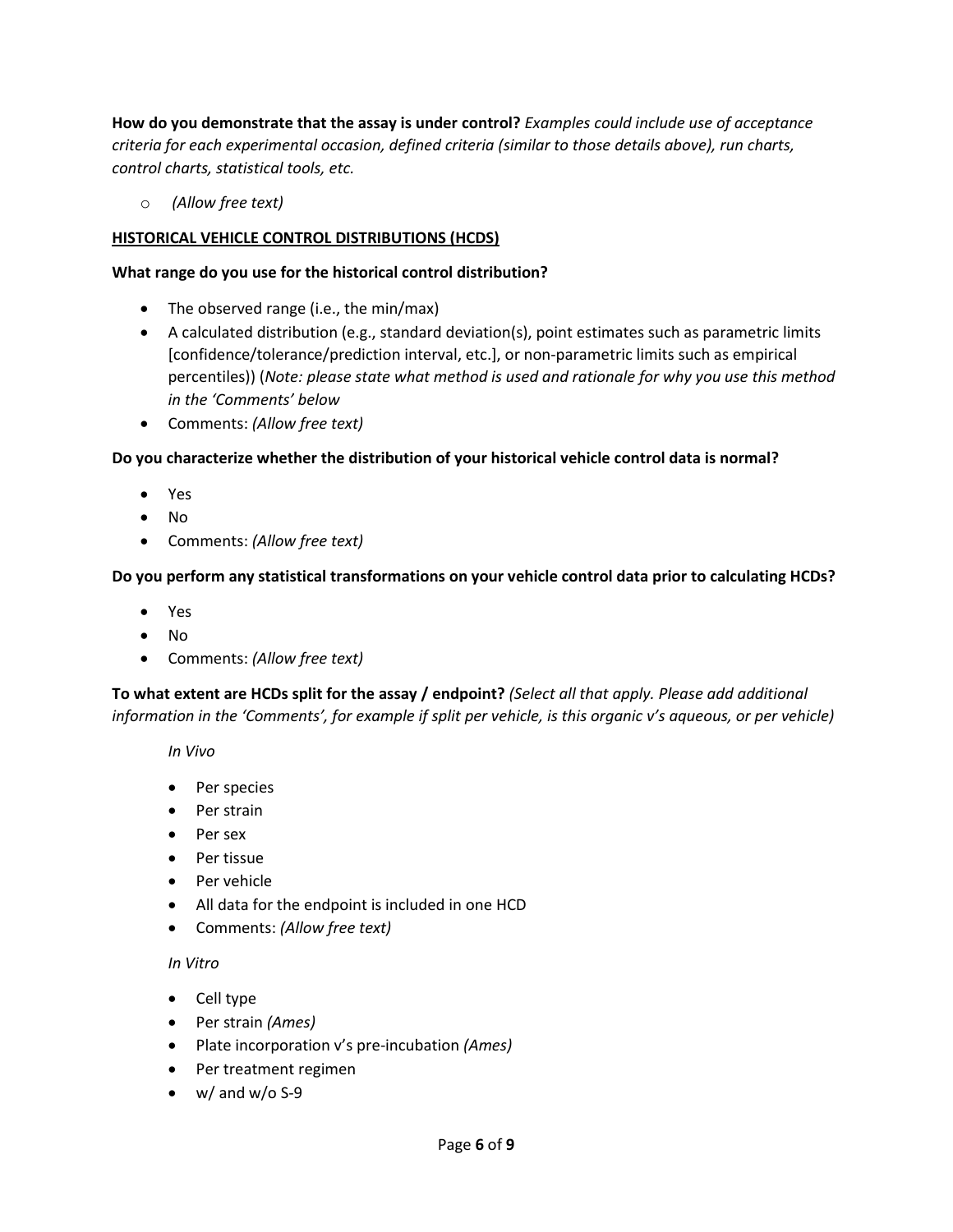- Source of S-9 *(i.e. Aroclor v's Phenobarbital/5,6-Benzoflavone induced, species, etc. Please state in Comments; below)*
- Per vehicle
- All data for the endpoint is included in one HCD
- Comments: *(Allow free text)*

**What information is presented in HCD tables in a study report.** *(Select all that apply. Example table(s) can be provided)*

- Number of experiments
- Number of individual replicates
- Mean
- Median
- 95% Confidence Interval
- Standard Deviation *(Please state in 'Comments' how SD is generated, e.g. excel, control chart, etc.)*
- Observed Range (min/max)
- Calculated distribution (as stated above)
- Date of HCD generation
- Date range of study data included in the HCD
- Information on the stratification or lack of stratification over vehicles, sex etc. (as detailed in above question)
- Comments: *(Allow free text)*

#### **How often are HCDs updated?**

- Yearly
- Bi-annual
- After 'x' number of experimental occasions *(Please include number of experimental occasions to 'Comments' section below)*
- After 'x' number of data points *(Please include number of data to 'Comments' section below)*
- Changes to the experimental protocol *(Please comment below)*
- Dependent on the frequency of experimental occasions *(Please comment below)*
- Continuously / After each experiment
- Comments: *(Allow free text)*

#### **Do you determine HCDs for both vehicle control and positive controls?**

- Vehicle control HCDs only
- Both vehicle and positive HCDs are generated

**Do vehicle control HCDs and positive control HCD overlap?** *(If these data overlap, please add further details in 'Comments' on whether this is expected or triggers any action.)*

- Yes, observed ranges overlap
- Yes, observed range and calculated distributions overlap
- No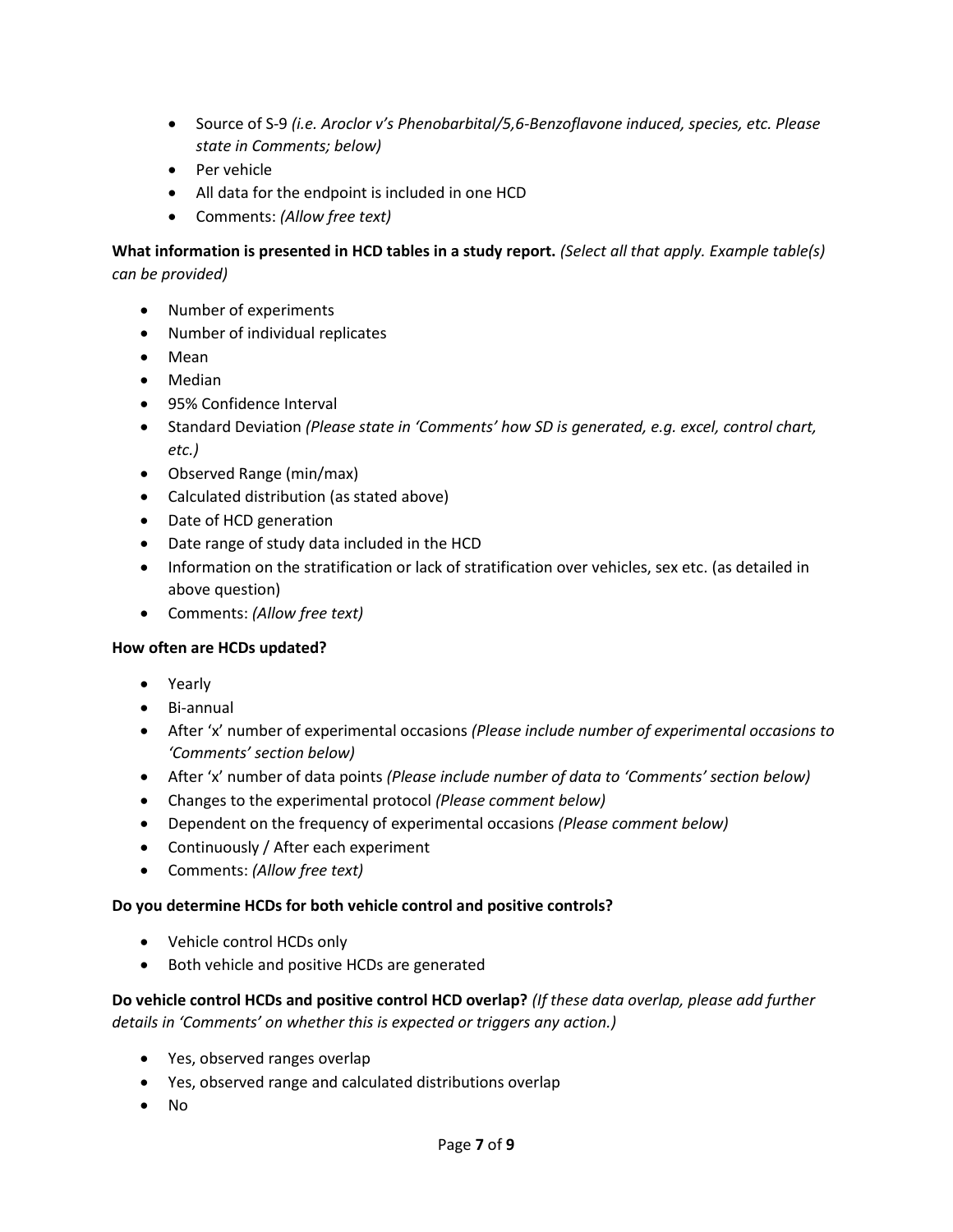- Not applicable
- Comments: *(Allow free text)*

## **USE OF HCDS IN STUDY ACCEPTANCE CRITERIA**

#### **Are HCDs used as part of the study acceptance criteria:**

- Yes
- No *(if no add further details in 'Comments')*
- Comments: *(Allow free text)*

## **What historical vehicle control ranges are used as part of acceptance criteria?**

- The observed range (i.e. the highest and lowest observed values)
- A calculated range *(If different from method described above please state what method is used in the 'Comments' below)*
- Comments: *(Allow free text)*

## **How are vehicle HCDs used as part of acceptance criteria of study data?** *(Several answers can be*

*selected) (Note: Vehicle HCDs are generated from group mean values or individual replicate values have been indicated above, however, this can be further clarified in the comments section below, i.e. whether comparing mean to mean or mean to individual, for example)* 

- All individual replicate vehicle control values must fall within the upper and lower values of / fall within the upper value of / be consistent with the observed range (min/max)
- All individual replicate vehicle control values must fall within the upper and lower values of / fall within the upper value of / be consistent with the calculated distribution
- The mean vehicle control value must fall within the upper and lower values of / fall within the upper value of / be consistent with the observed range (min/max)?
- The mean vehicle control value must fall within the upper and lower values of / fall within the upper value of / be consistent with the calculated distribution
- Concurrent study positive control values must exceed the upper value (range or calculated distribution) of the HCD
- Other *(State in 'Comments' section)*
- Comments: *(Allow free text)*

## **Are positive control ranges used as part of the study data acceptance criteria?**

- Yes
- No

## **Which positive control ranges are used for acceptance criteria?**

- Observed ranges (min-max values)
- Calculated distribution
- Statistical significance over concurrent control used, no comparison to historical controls

## **How are positive control HCDs used as part of study acceptance criteria?**